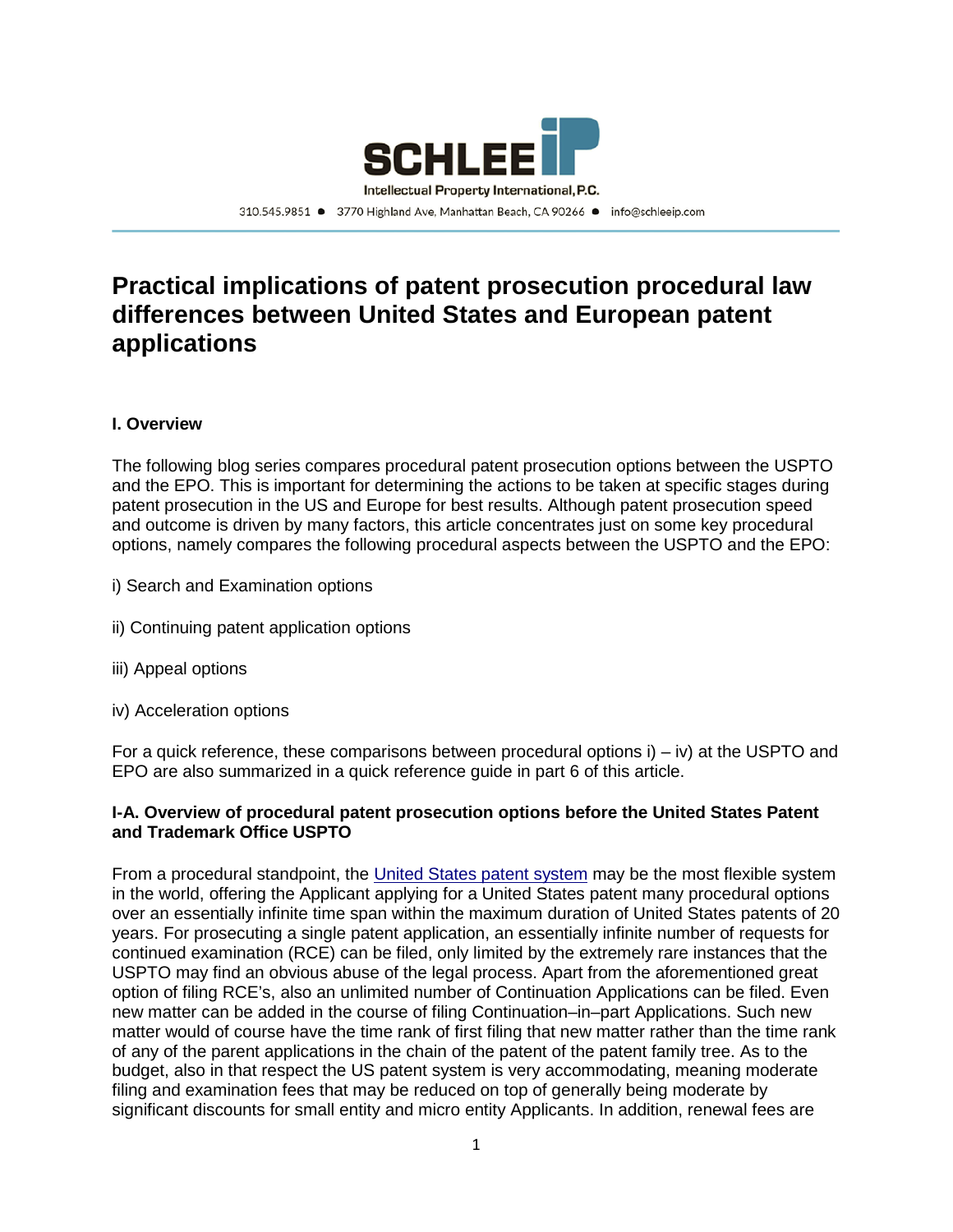only paid after the patent issues, the first renewal fee even due not before 3 ½ years after the issue date of the granted patent.

## **I-B. Overview of procedural patent prosecution options before the European Patent Office (EPO)**

Although the [procedural laws and rules before the European Patent Office \(EPO\)](http://www.epo.org/law-practice/legal-texts/html/epc/2016/e/index.html) do not set an express limit on the number of Office Actions, it can be said that the EPO is more on the stringent end than on the lenient end of the spectrum when it comes to procedural options. Therefore, it is important to efficiently use the options the system offers and to invest the work into comprehensive office action replies early. Taking on certain action items at the right point in time often makes the application fall nicely into place while deferring certain action items at the wrong point in time may call for an uphill battle and specifically result in creating scenarios where the Applicant is severely limited in procedural options. One of the unique properties of the European patent system is a division between the search phase and examination phase. This may have predominantly historic reasons since in the earlier stages of the European patent system, search and examination were performed by different Examiners and even at different locations, namely the search by Search Examiners in The Hague, Netherlands, and the substantive examination by Examiners in Munich, Germany. This division between a search phase and an examination phase has been maintained even though currently Examiners perform both search and examination at both locations. Although some discretion remains with the Examiner to look into the prior art again during the examination phase, the division between examination phase and search phase still means limitations on claim amendments down the road after the search has been completed. Put in simple terms, what hasn't been searched cannot be examined. This mandates that the Applicants focus early on during the proceedings on the specific claims that are searched, be it in the international search with the EPO as the International Searching Authority, during the supplementary search performed by the EPO in the regional phase before the European Patent Office when the International Searching Authority differs from the EPO, or for a direct European patent application filed with the EPO, including Divisional Applications. Speaking about Divisional Applications, these can be filed as long as one parent application is pending. A Divisional Application benefits from the filing and priority date of the first application in the chain. However, since annual renewal fees become due from the end of the second year of the filing date for the third and subsequent years, such accrued renewal fees also need to be paid for Divisional Applications, which in addition to the already relatively high official fees at the EPO may make this option cost prohibitive for at least some Applicants.

# **II. Search and examination options at the USPTO and the EPO**

Both the USPTO and the EPO conduct search and examination during the patent prosecution. These searches are conducted by the USPTO and the EPO searching for the "prior art" that is relevant for the allowability of the patent application. However, the procedures differ between the USPTO and the EPO and applicants should be aware of these differences.

# **II-A. Search and examination options at the USPTO**

Since USPTO Examiners conduct both search and examination, USPTO Examiners tend to conduct additional searches throughout the joint search and examination process, specifically if relatively significant amendments are made to the claims. Although the number of Office Actions is typically limited to 2, namely a first and a final Office Action when the second Office Action is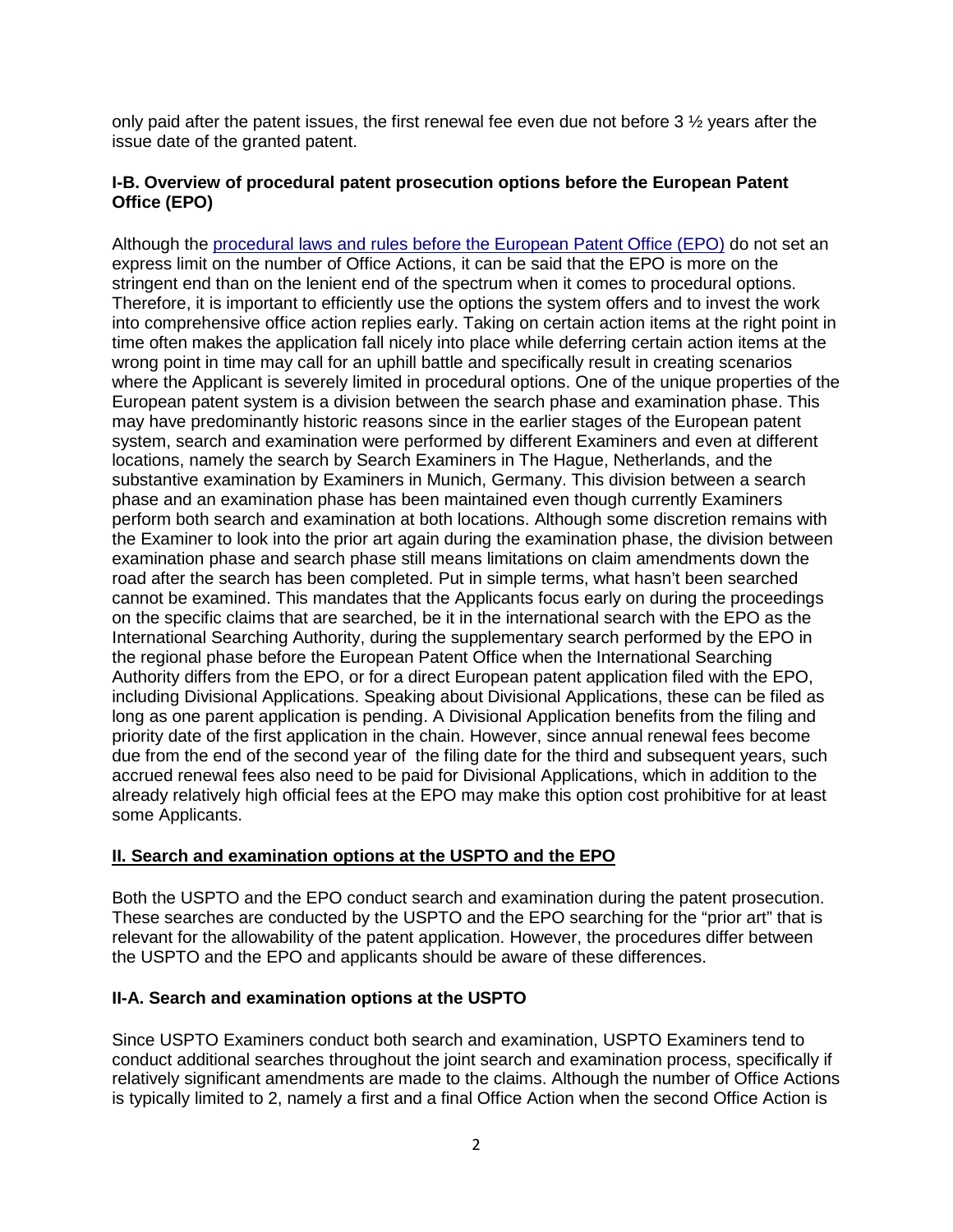mandated by the amendments made by the Applicant in reply to the first Office Action, an essentially infinite number of Requests for Continued Examination (RCE) can be filed. In an effort to reduce the number of essentially unnecessary RCEs, the USPTO implemented, a few years ago, an After Final Consideration pilot program. Applicants qualify if certain preconditions are met qualifying for this program, one of which being that a claim amendment is made limiting the scope of the independent claims. Although requiring a relatively significant official fee and having some other procedural strings attached to it, a "Track One" option exists, significantly accelerating the speed of the patent prosecution. Although no Oral Proceedings as of right are provided at the USPTO, Examiners are typically very approachable by telephone and Examiner interviews can be conducted by telephone, in person or even by video conference. Examiner interviews are encouraged by the USPTO in order to increase patent prosecution efficiency. The typical duration for such Examiner interviews is 30 minutes, although at the discretion of the Examiner, up to say 15 additional minutes may often be granted. Since the purpose of allowing Examiner interviews is to increase efficiency, the Applicant should make sure to prepare an agenda for the telephone interview and preferably discuss this agenda with the Examiner at the outset, and needless to say be well prepared.

## **II-B. Search and examination options at the EPO**

## **Search options at the EPO**

For direct European patent applications, or International Patent Applications under the Patent Cooperation Treaty PCT where the EPO conducted the international search prior to the subsequent national phase entry before the EPO, no supplementary European search is performed in the regional phase before the EPO. The advantage is that this accelerates the prosecution since the search phase has been completed early on. However, on the downside, this means that the Applicant needs to have certainty early on about the pursued claims since amendments later on may trigger an unsearched subject matter rejection under [Rule 137 \(5\)](http://www.epo.org/law-practice/legal-texts/html/epc/2016/e/r137.html)  [EPC.](http://www.epo.org/law-practice/legal-texts/html/epc/2016/e/r137.html) For direct European patent applications, divisional patent applications, or regional phase entries based on PCT with an International Searching Authority ISA differing from the EPO, the focus should be on the claims submitted with the original filing or in case of a regional phase entry submitted at the time of entering into that regional phase or in the alternative subsequently in reply to a Rule 161/162 EPC communication. The amended claims will then be the subject of the Supplementary European Search. Again, what hasn't been searched cannot be examined and trying to convince the EPO to examine unsearched subject matter or make the Examining Division search in the prior art again are unsuccessful most of the time. For more details about this topic and specifically options how to fix this problem, please see ["Remedies That May Fix](http://www.schleeip.com/patents-2/search-fees-unity-of-invention-part-2/)  [Search Limitations"](http://www.schleeip.com/patents-2/search-fees-unity-of-invention-part-2/).

## **Examination options at the EPO**

There is no limit on the number of Office Actions by the European Patent Office and accordingly no limit on the number of replies. As long as the Examining Division is under the impression that progress is made, it is typically willing to keep the examination procedure open. Although the EPO is no longer as open to informal Examiner interviews as it used to be, it keeps up the open policy to request formal Oral Proceedings under [Article 116 EPC](http://www.epo.org/law-practice/legal-texts/html/epc/2016/e/ar116.html) before all three Examiners of the Examining Division and upon a request - which can be included in office action replies as an Auxiliary Request - sends summons to attend such Oral Proceedings if it comes to the conclusion that that progress in the examination proceedings has come to a halt. During Oral Proceedings additional requests for amendments that have not been filed at the latest one month prior to the Oral Proceedings are only admitted at the discretion of the Examining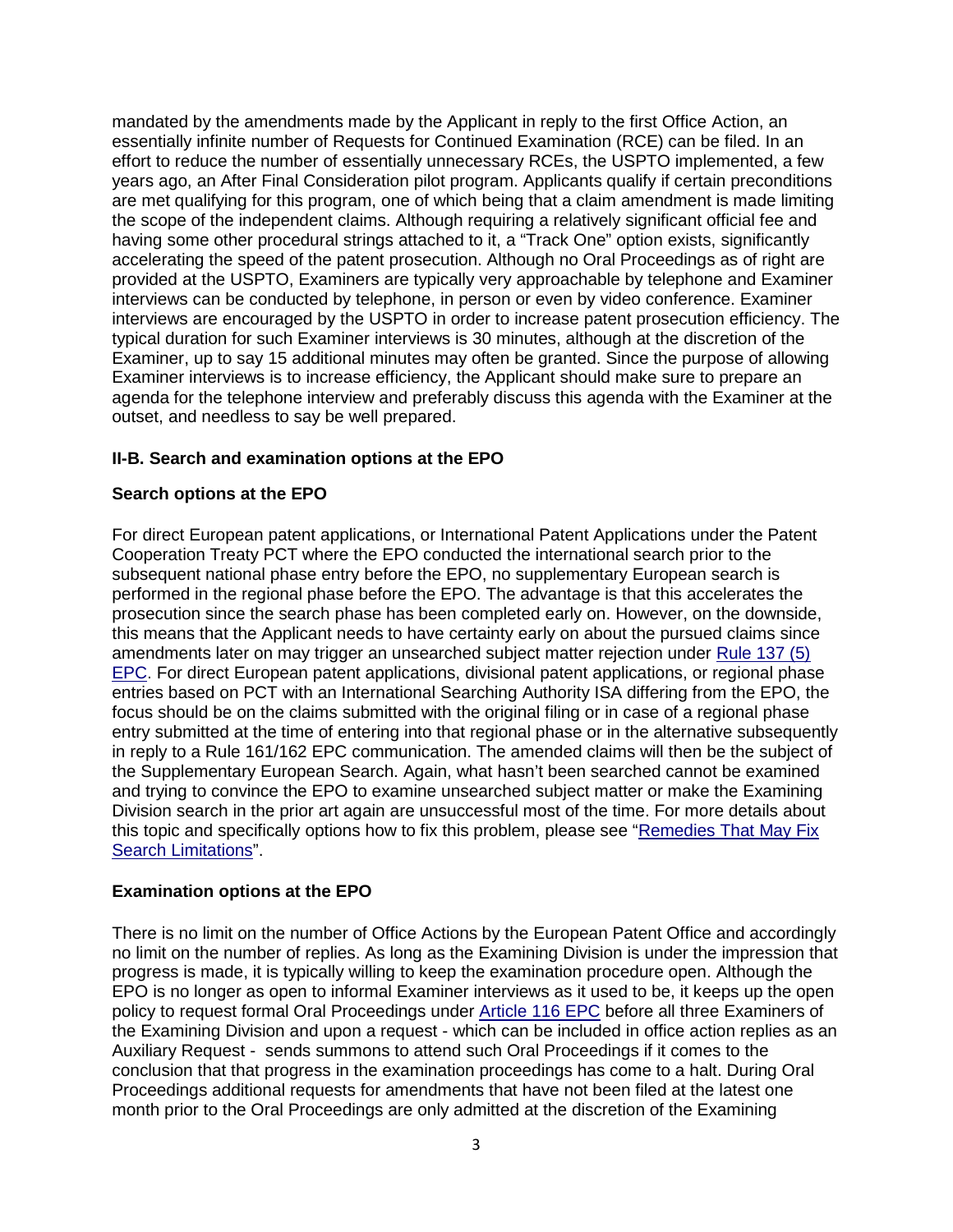Division. The EPO allows conditional requests, also known as Auxiliary Requests and deals with these one at a time in the sequence of their numbering. Although no limit on the number of Auxiliary Requests is set, an excessive number of these typically impacts the chances that these are reviewed seriously. Typical may be one main request and two or three subsidiary requests, although a higher number may sometimes still be good practice, specifically if these requests are closely related. It may sometimes be possible to negotiate an allowable set of claims with the 1<sup>st</sup> Examiner prior to the date of Oral Proceedings and consequently have the Oral Proceedings canceled. However, this often can only be achieved very close in time to the Oral Proceedings, say about two weeks prior, at the time when the Examining Division starts preparing for the Oral Proceedings. This means a thorough response to the summons to Oral Proceedings can typically not be spared, due as mentioned at the latest one month prior to the Oral Proceedings for securing that the requests are entered for the Oral Proceedings.

## **III. Continuing patent application options at the USPTO and the EPO**

## **III-A. Continuing patent application at the USPTO**

A wide variety of continuing patent application options exists at the USPTO, including Continuation Applications, Continuation–in–part Applications and Divisional Applications. As typical in many other jurisdictions, filing any of these continuing patent application needs to be done while a parent application is still pending. Since fees are moderate in the US and renewal fees become due only after the patent issues US Applicants typically make ample use of the option to file continuing patent applications. Apart from pursuing different scopes of protection or different subject matter from the original disclosure, one objective is also to keep options open by keeping at least one patent application in the chain pending. In many instances, filing continuation applications may be spared with by making the best use of requesting [After Final](https://www.uspto.gov/patent/initiatives/after-final-consideration-pilot-20)  [Consideration](https://www.uspto.gov/patent/initiatives/after-final-consideration-pilot-20) or [Continued Examination.](https://www.uspto.gov/patents/law/aipa/rcefaq.jsp) Specifically since the costs for filing continuation applications are moderate and the first renewal fees only becomes due 3 ½ years after the Continuation Application has issued as a patent and specifically since no accrued renewal fees need to be paid for a Divisional Application, it is often recommendable to file a Continuation Applications shortly before the parent application is scheduled to issue as a patent, just to keep an application pending and therefore have the flexibility of pursuing different claims than allowed in the parent application. Specifically non-US Applicants coming from systems that are less liberal as to filing continuing patent applications tend to underuse this valuable option.

## **III-B. Continuing patent application at the EPO**

The only continuing patent application option offered by the EPO is filing one or more Divisional Applications as provided by under [Article 76 EPC.](http://www.epo.org/law-practice/legal-texts/html/epc/2016/e/ar76.html) Although such Divisional Applications may be filed at any time during the pendency of a parent application, the same fees already paid for the parent application including accrued renewal fees are due for filing a Divisional Application. Since a Divisional Application is just a type of an EP direct application claiming the benefit of the filing date and priority date of the parent application, examination fees only need to be paid after the search has been conducted. Further, if the claims of the Divisional Application are to some extent similar to the parent application, the EPO may pay a partial or a full refund of the search fee. The claims of a Divisional Application need to distinguish from the claims of the parent application to some extent for avoiding double patenting but the required level of difference is relatively low, that is the EPO takes to that extent a relatively lenient approach on admissibility of Divisional Applications. Specifically when filing Divisional Applications based on older parent applications, as to the costs the biggest factor may be the accrued renewal fees counting from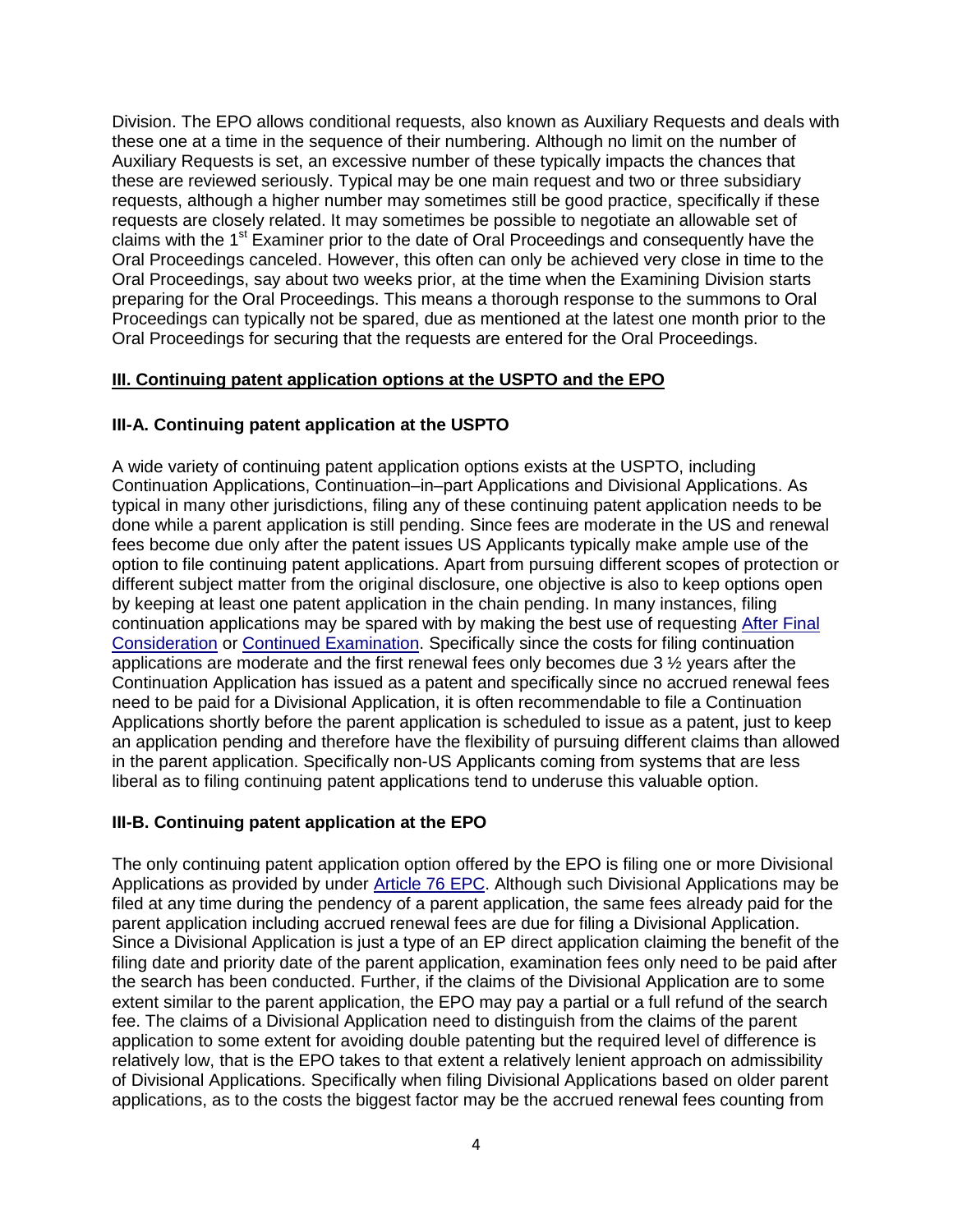the end of the second year from filing the parent application. This payment cannot be deferred but needs to be made with filing the Divisional Application.

## **IV. Appeal options at the USPTO and EPO**

In many cases, filing an appeal is not the most economical solution compared to other procedural options such as Requests for Further Examination, After Final Consideration and/or continuing applications. Prior to filing an appeal, these other procedural options should be checked. That said, appeals may sometimes be mandated, for instance if a narrower parent patent issued and the Applicant feels entitled to a broader scope of protection, or if the Applicant has exhausted all other procedural options.

## **IV-A. Appeals at the USPTO**

An appeal to the Patent Trial and Appeal Board PTAB is possible. Although the PTAB hears the case de novo, meaning that it does not lean to give deference to the factual findings by the USPTO Examiner, like the EPO it is also reluctant to accept entry of any new evidence during the Appeal procedure. It is therefore important to build up the docket while the application is still pending in the examination proceedings before the USPTO Examiner. This can also be easily done since the USPTO allows Requests for Continued Examination (RCE), so that as long as pending, through filing an RCE yet another option is created to bolster the docket by submitting evidence - for instance in the form of declarations and affidavits by the inventor or test results etc. The Appellant should further be aware that the form requirements for the proper format of the appeal are very high, often resulting in rejecting the appeal as inadmissible for a failure to comply with certain formalities.

Since the US patent system is very liberal on allowing Requests for Continued Examination (RCE) and several types of Continuing Applications and these options are fee-wise relatively affordable, the option of filing an appeal is in many cases just used as a last resort to move prosecution away from a specific Examiner since RCE's and Continuing Applications do not solve this problem should an Examiner be firmly settled in his opinion and the Applicant disagrees. Grant rates vary widely between USPTO Examiners. Such grant rates can be viewed on an Examiner by Examiner basis at the website [Examiner Ninja.](https://examiner.ninja/)

## **IV-B. Appeals at the EPO**

Although an appeal option exists, specifically in recent years the EPO Boards of Appeal are reluctant to accept new claim requests that have not already been prosecuted before the Examining Division, and are also reluctant to accept new evidence. Further, over the more recent years, there appears a tendency at the Boards of Appeal of increasing deference to the Examining Division's factual determinations and focusing more on reviewing whether the Examining Division made any specific errors. That said, depending on the specific technical field, the Boards of Appeal may take a more lenient approach than the Examining Divisions.

Worth mentioning may be that the appeal also keeps open the option to file a Divisional Application. Depending on how old the patent application is and therefore depending on the amount of accrued renewal fees that would need to be paid for a Divisional Application, filing an appeal may sometimes be the cheaper option at that point in time to keep the application at least pending in the appeal. However, filing an appeal for the sole purpose of maintaining the option of later filing a divisional application does not really pay off since the appeal fee and the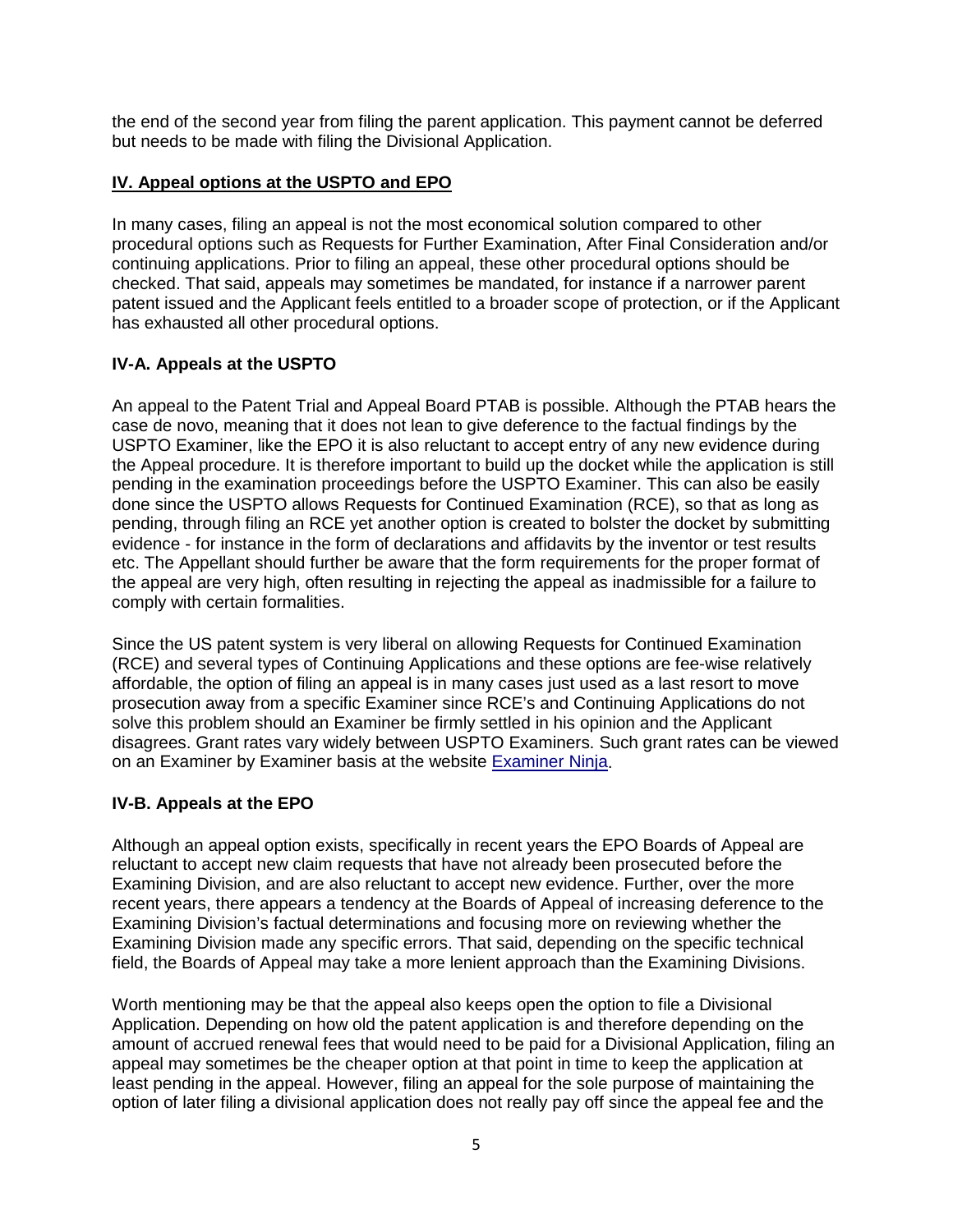grounds of appeal drafting work need to be invested for admissibility of the appeal, and on top of that additional renewal fees accrue both for the parent application and the later filed divisional application over the time span between filing the appeal and filing the divisional application.

## **V. Acceleration options at the USPTO and EPO**

## **V-A. Acceleration options at the USPTO**

In general, prosecution speed is moderate to a high at the USPTO compared to many other patent offices. The USPTO has made significant efforts over the last years to speed up prosecution, even if no specific acceleration measure is taken. In addition, various other acceleration options exist at follows:

## **Age-related or health-related petition to make special**

Any Inventor or Applicant that is an individual qualifies for petitioning to make special based on age over 65 or on health. A specific evidence for proving age is not required, but a declaration or if represented by an attorney by that attorney is necessary, confirming that the attorney verified the age. Caveat: The Office of Petitions sometimes has a backlog deciding about petitions to make special, resulting in a delayed decision about the petition and therefore defeating at least partially the purpose of the petition. Paradoxically, depending on the stage of the proceedings, the petition to make special can delay rather than accelerate prosecution. It may therefore be worthwhile to check the USPTO's backlog on petitions to make special before deciding to file one. Details for requesting can be found on the USPTO website under [Make](https://www.uspto.gov/patents-application-process/petitions/23-make-special-age-and-health) Special - [Age and Health.](https://www.uspto.gov/patents-application-process/petitions/23-make-special-age-and-health)

## **Patent Prosecution Highway Request (PPH request)**

While the implications of a PPH request are manifold and differ widely from country to country, one of the implications at the USPTO is acceleration. The various implications can be checked at the [PPH portal](https://www.jpo.go.jp/ppph-portal/statistics.htm) put together by the Japanese Patent Office (JPO). The data provided by various patent offices and posted by the JPO on the PPH portal is spotty, but it reflects for instance for US patent applications for the time frame July 2016 through December 2016 that the grant rate is 81.36% with PPH versus 68.65% without, and the First Office Action allowance rate is 21.84% with PPH request versus 12.91% without. The average pendency from filing the PPH request to a first office action is 7.28 months while the average pendency from PPH request to a final decision is 19.11 months. Although no comparison is given on the latter two data comparing the pendency duration to non-PPH request cases, the numbers still appear to indicate acceleration. For filing a valid PPH request, a Notice of Allowance or a positive Office Action (if PCT-PPH positive "Written Opinion") needs to have issued in a corresponding patent application within the same patent family in a country participating in the PPH program, and the claims before the USPTO need to sufficiently correspond to the claims that received the positive Office Action or Notice of Allowance. More details can be found on the USPTO website under [Patent Prosecution Highway \(PPH\).](https://www.uspto.gov/patents-application-process/petitions/26-patent-prosecution-highway-pph)

## **Track One; Prioritized Patent Examination**

This option is named ["Track One"](https://www.uspto.gov/patent/initiatives/usptos-prioritized-patent-examination-program), or by its more generic expression Prioritized Examination, sometimes just referred to as "Fast Track". The Track One Request needs to be filed with the application, or if a Request for Continued Examination (RCE) is filed, the Track One request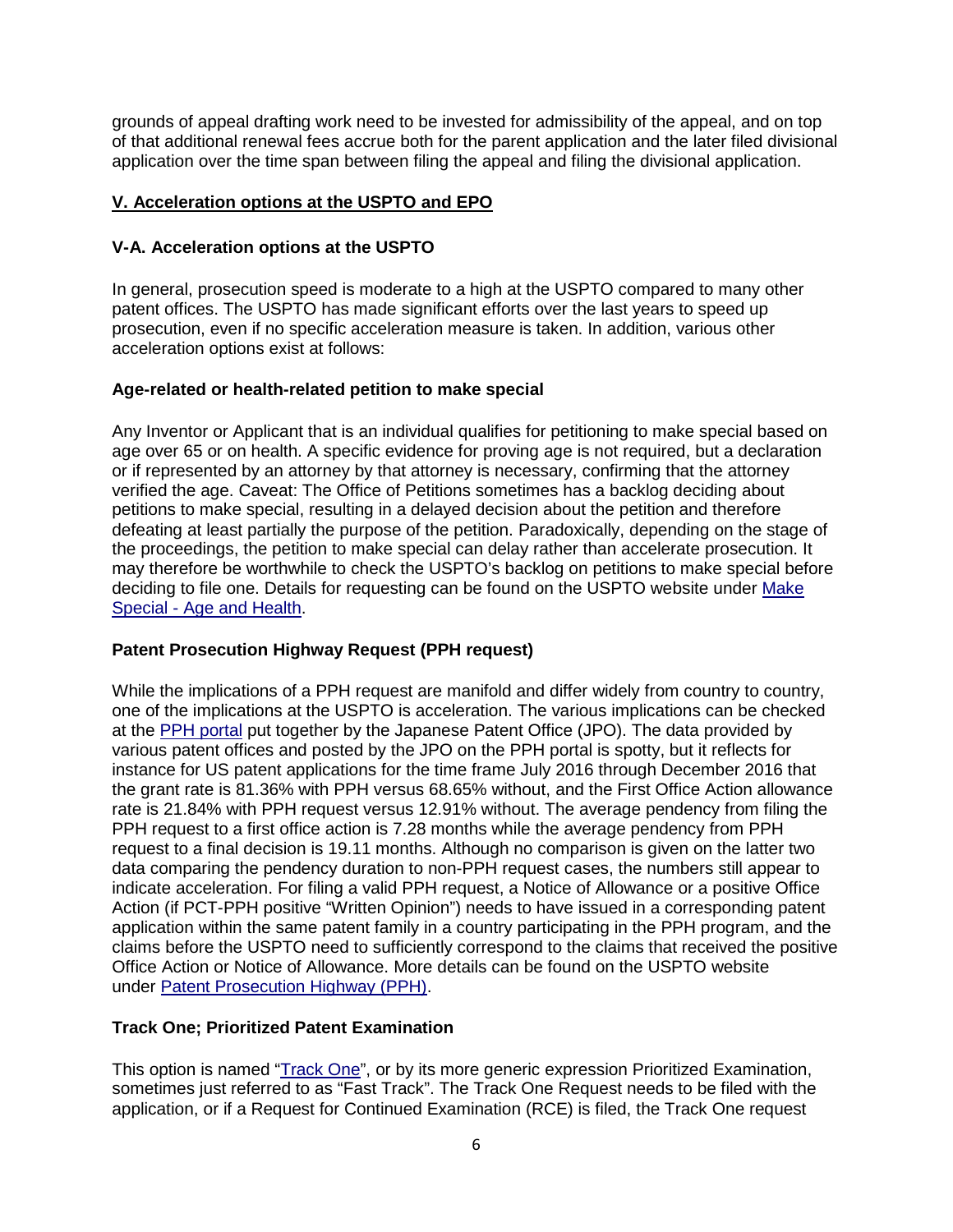needs to be filed prior to the mailing date of the first Office Action in the RCE proceedings. The large entity fee for Track One is \$4,000 (small entity \$2,000, micro entity \$ 1,000). A few additional strings are attached to the Fast Track option, like having 30 or fewer claims encompassing only up to 4 independent claims, and accepting a preliminary telephone interview with the Examiner. Opting for fast track means that not only the USPTO bears the burden of working fast, but also the Applicant needs to cooperate, for instance by replying to Office Action within the regular time limit as a request for time extension terminates the Track One status. However, if done right, an issued patent can be obtained in less than one year, sometimes even significantly less such as within half a year. A Track One request can also be filed for a Continuation application, so missing the Track One request in the parent application can be remedied by filing a continuation application under Track One.

## **V-B. Acceleration options at the EPO**

## **Acceleration Request under the PACE programme**

The European Patent Office (EPO) offers a wide open acceleration policy, meaning that any Applicant qualifies for acceleration at any time, both in the search and in the examination phase. No fee is required and no reason needs to be stated. However, the Applicant needs to make sure to reply within set time limits without requesting time extensions since such time extensions eliminate any pending acceleration. Also, since January 1, 2016, a separate [PACE Request](http://documents.epo.org/projects/babylon/eponet.nsf/0/232788473F01648FC125737E004ED2EC/$File/1005_form-editable_12_15.pdf)  [Form 1005](http://documents.epo.org/projects/babylon/eponet.nsf/0/232788473F01648FC125737E004ED2EC/$File/1005_form-editable_12_15.pdf) is required. The results of filing PACE requests is a little inconsistent across the various technical field since Examining Divisions balance their work load. Generally, it can be said that the acceleration is taken seriously at the EPO and results in by far most cases in a significant acceleration.

# **Patent Prosecution Highway Request (PPH Request)**

Although as to date the EPO still has not provided data on the various implications of PPH Requests, it repeatedly confirmed that it treats PPH Requests like a PACE Request, meaning in by far most cases a significant acceleration balanced against the work load of the specific Examining Divisions is accomplished by a PPH Request. Like with a PACE Request, time extensions terminate the accelerated examination.

## **VI. Quick reference guide to proceeding comparison between USPTO and EPO**

## **i) Proceedings Search and Examination**

- 1. USPTO: Search and examination is combined and performed by one Examiner, resulting in more flexibility on amending the claims throughout the prosecution. The option for Requests for Continued Examination (RCE) for payment of a fee allows essentially an infinite number of amendments and arguments as long as these are in good faith and not in abuse of the procedure.
- 2. EPO: The EPO is relatively stringent on procedural laws. Determining at an early stage which claims should be searched and examined is critical. Division between search phase and examination phase limits procedural options additionally for avoiding unsearched subject matter restrictions. Although costly, the remedy of filing a Divisional Application is possible as long as the parent application is pending.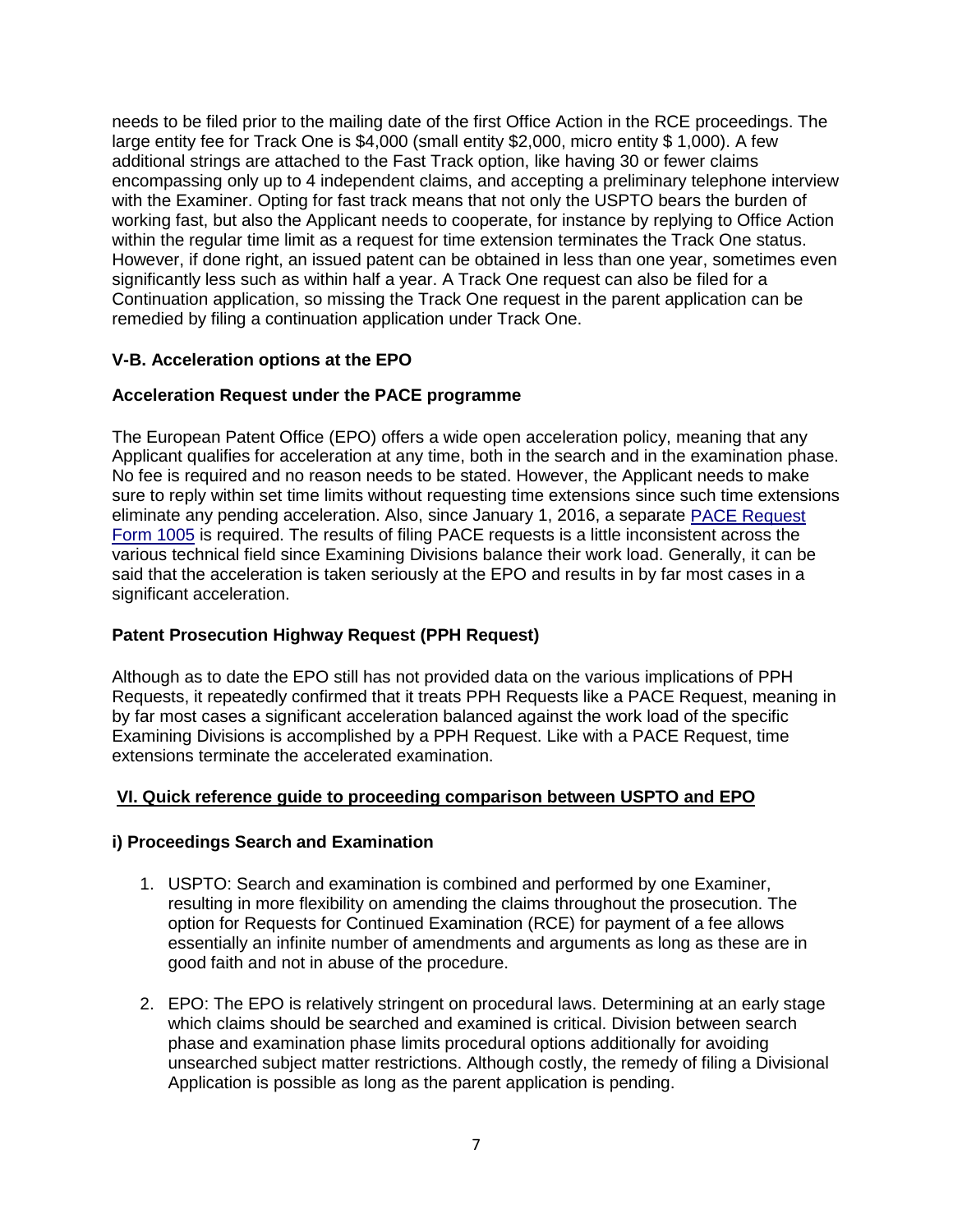## **ii) Proceedings continuing patent application**

- 1. USPTO: A wide variety of continuing patent applications is available, including Continuation Applications, Continuation–in–part Applications and Divisional Applications. For Continuation-in-part applications, new matter can be added, such new matter having the time rank of filing the Continuation-in-part Application.
- 2. EPO: On continuing patent applications, the EPO is limited to the option of filing Divisional Applications. No new matter may be added, also scrupulously to be observed when filing new claims based on disclosure from the specification. Support for the amendments needs to be proven in detail by exact page and line numbers and requires literal or close to literal disclosure of the claim features including the combination in which these are claimed.

## **iii) Proceedings Appeal**

- 1. USPTO: An appeal to the Patent Trial and Appeal Board (PTAB) is possible, hearing the case de novo. Entry of new evidence during the Appeal procedure is very limited and such evidence should therefore be presented in the examination proceedings before the USPTO Examiner. Several other procedural options like continuing applications and requests for further processing are often preferable over appeals.
- 2. EPO: An appeal to the EPO Boards of Appeal is possible. The EPO Boards of Appeal are reluctant to accept new claim requests that have not already been prosecuted before the Examining Division, and are also reluctant to accept new evidence. Further, although the Boards of Appeal are authorized to hear the case de novo, over the more recent years, there appears to be a tendency giving more deference to the Examining Division's factual determinations

## **iv) Proceedings Acceleration**

- 1. USPTO: Acceleration possible when qualifying (e.g. age- or health-related), by Patent Prosecution Highway (PPH) Requests, or for a relatively significant fee by a Track One Request. For maintaining Track One acceleration, no time extensions may be filed and other obligations like accepting an early Examiner interview need to be observed.
- 2. EPO: Acceleration possible at any time during search and examination, no fee or reasons required. The only requirement for maintaining acceleration is for the Applicant to observe deadlines set by the EPO and not to request time extensions. Patent Prosecution Highway (PPH) Requests are essentially treated like acceleration request under the PACE programme.

Back to home page [Schlee IP International, P.C.](http://www.schleeip.de/)